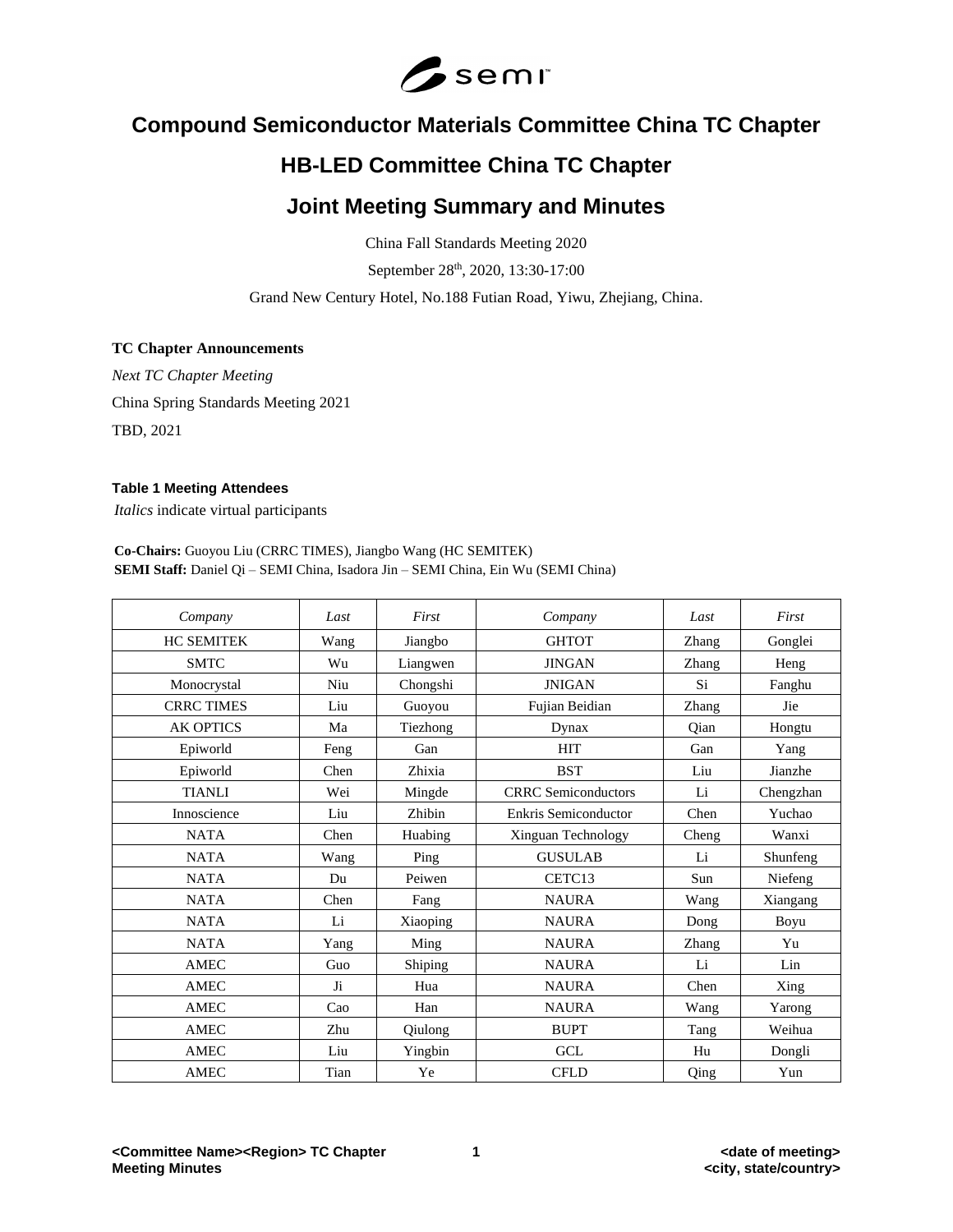

| Company                  | Last  | First      | Company              | Last  | First     |
|--------------------------|-------|------------|----------------------|-------|-----------|
| Huatai United Securities | Tian  | Lai        | <b>Beijing TSD</b>   | Liu   | Yongfeng  |
| Huatai United Securities | Liu   | Jiayu      | <b>Beijing TSD</b>   | Liang | Hao       |
| Huatai United Securities | Wang  | Lei        | TEL.                 | Zhang | Xiaoxu    |
| Huatai United Securities | Huang | Jiangqiang | 3M                   | Yu    | Tao       |
| MigeLab                  | Zhu   | Zhen       | <b>GTAT</b>          | Zhou  | Zhenxing  |
| MigeLab                  | Wang  | Feifei     | Kepeida              | Oian  | Hu        |
| China Crystal            | Li    | Shara      | Schunk               | Gong  | Haoyu     |
| China Crystal            | Song  | Sherrie    | Schunk Xycarb        | Xu    | Xiaobo    |
| Vitalchem                | Zhou  | Tiejun     | Schunk Xycarb        | Zhao  | Neil      |
| Vitalchem                | Guo   | Chao       | Aixtron              | Fang  | Ziwen     |
| Vitalchem                | Ye    | Wucai      | Aixtron              | Chen  | Wei       |
| Vitalchem                | Gan   | Ronghua    | <b>SINOPATT</b>      | Lu    | Qianjun   |
| YX-LAB                   | Huang | Hongjia    | <b>SINOPATT</b>      | Gao   | Nie       |
| Huaqiao University       | Hu    | Zhongwei   | <b>ENSHI ZHICHUN</b> | Chu   | Fangwei   |
| Doesun Energy            | Sun   | Minta      | <b>CGEE</b>          | Fang  | Zhiping   |
| <b>EUROTHERM</b>         | Wang  | Ruirui     | Darkuan              | Zhou  | Man       |
| Next Equip               | Wu    | Jianhua    | Nanjing Invest Gov   | Zhao  | Shu       |
| <b>SDWEIJI</b>           | Xu    | Chunliang  | Silicology           | Miao  | Zhi       |
| <b>SDWEIJI</b>           | He    | Cailong    | Simbba               | Song  | Weihong   |
| <b>SDWEIJI</b>           | Wang  | Guoqing    | Chemweekly           | Zhao  | Can       |
| <b>WINS</b>              | Zhang | Shengtao   | Staubli              | Zhou  | Chao      |
| <b>WINS</b>              | Fan   | Guofeng    | <b>JDHPURITY</b>     | Li    | Xiaogang  |
| <b>TDG</b>               | Lu    | Yarong     | Hermes               | Li    | Qi        |
| <b>KUREHA</b>            | Huang | Zhijian    | Sdic Fund            | Zhao  | Zhiyong   |
| Cimetrix                 | Liu   | Bo         | Air Liquide          | Yu    | Yunhong   |
| Cimetrix                 | Huang | Yufeng     | Air Liquide          | Xiao  | Yanping   |
| Crystal Optech           | Wu    | Zhenxiao   | <b>JSFIC</b>         | Zhao  | Lun       |
| Crystal Optech           | Chen  | Zhengang   | Helios               | Li    | Jiayang   |
| <b>CECSIC</b>            | Pan   | Yaobo      | CETC55               | Tian  | Feifei    |
| Gemue                    | Wang  | Shuguang   | Synlight             | Cui   | Jingguang |

# **Table 2 Leadership Changes**

| WG/TF/SC/TC Name                     | Previous Leader | New Leader                                                                                           |
|--------------------------------------|-----------------|------------------------------------------------------------------------------------------------------|
| Compound Semiconductor Materials     |                 |                                                                                                      |
| SiC Epitaxial Wafer Task Force       |                 | Gan FENG (Epiworld International Co.,<br>LTD)                                                        |
| Silicon Carbide Substrate Task Force |                 | Min LU (IAWBS)<br>Hongjun ZHENG (Beijing sanping<br>technology co., LTD)<br>Fangliang YAN (Mige Lab) |
| HB-LED                               |                 |                                                                                                      |
| None                                 |                 |                                                                                                      |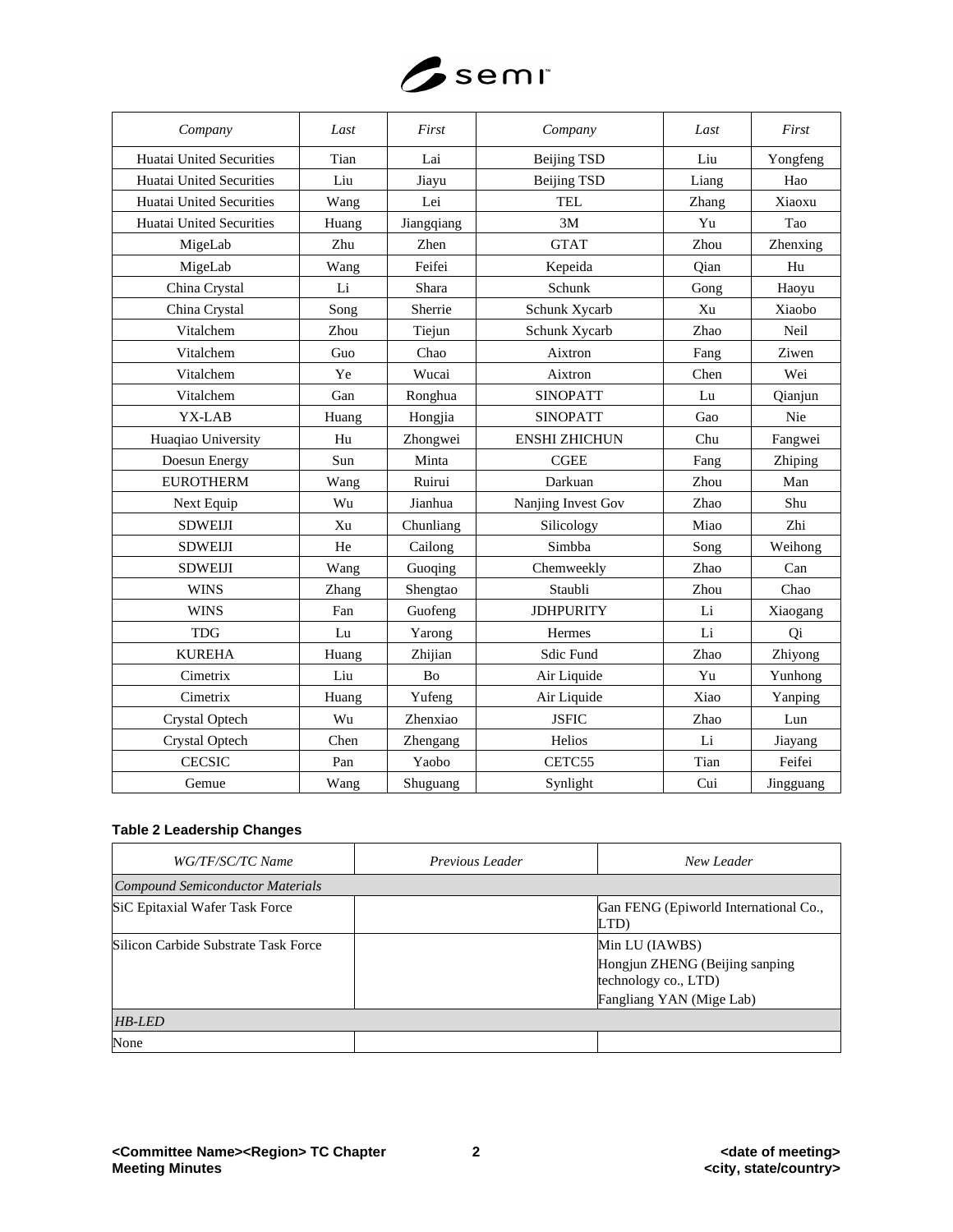

## **Table 3 Committee Structure Changes**

| Previous WG/TF/SC Name                   | New WG/TF/SC Name or Status Change   |
|------------------------------------------|--------------------------------------|
| <b>Compound Semiconductor Materials</b>  |                                      |
| None                                     | SiC Epitaxial Wafer Task Force       |
| None                                     | Silicon Carbide Substrate Task Force |
| <b>HB-LED</b>                            |                                      |
| GaN based LBD Bpitaxial Wafer Task Force | Inactive                             |
| Sapphire Single Crystal Ingot Task Force | Inactive                             |
| Single Crystal Sapphire Task Force       | Inactive                             |

#### **Table 4 Ballot Results**

| Document $#$  | Committee Action<br>Document Title                                                                                                    |                                                                |  |  |  |
|---------------|---------------------------------------------------------------------------------------------------------------------------------------|----------------------------------------------------------------|--|--|--|
|               | <b>Compound Semiconductor Materials</b>                                                                                               |                                                                |  |  |  |
| None          |                                                                                                                                       |                                                                |  |  |  |
| <b>HB-LED</b> |                                                                                                                                       |                                                                |  |  |  |
| 6502          | Line Item Revision to SEMI HB 11, Specification for Sapphire Single Crystal Ingot<br>Intended for Use for Manufacturing HB-LED Wafers | <b>Passed</b> as balloted                                      |  |  |  |
| 6371B         | Test Method for Determining Geometrical Parameters of Patterns on Patterned Sapphire<br>Substrate                                     | <b>Failed</b> and return to<br>TF for re-work and<br>reballot. |  |  |  |

#1 **Passed** ballots and line items will be submitted to the ISC Audit & Review Subcommittee for procedural review.

#2 **Failed** ballots and line items were returned to the originating task forces for re-work and re-balloting or abandoning.

# **Table 5 Activities Approved by the GCS between meetings of the TC Chapter**

| #             | Type                                    | <i>SC/TF/WG</i>           | Details                                   |  |
|---------------|-----------------------------------------|---------------------------|-------------------------------------------|--|
|               | <b>Compound Semiconductor Materials</b> |                           |                                           |  |
|               | <b>SNARF</b>                            | SiC Epitaxial<br>Wafer TF | 4H-SiC Homo-Epitaxial Wafer Specification |  |
| <b>HB-LED</b> |                                         |                           |                                           |  |
| None          |                                         |                           |                                           |  |

# **Table 6 Authorized Activities**

Listing of all revised or new SNARF(s) approved by the Originating TC Chapter.

| #             | Type                                    | <i>SC/TF/WG</i>           | Details                                   |  |
|---------------|-----------------------------------------|---------------------------|-------------------------------------------|--|
|               | <b>Compound Semiconductor Materials</b> |                           |                                           |  |
|               | <b>SNARF</b>                            | SiC Epitaxial<br>Wafer TF | 4H-SiC Homo-Epitaxial Wafer Specification |  |
| <b>HB-LED</b> |                                         |                           |                                           |  |
| None          |                                         |                           |                                           |  |

#1 SNARFs and TFOFs are available for review on the SEMI Web site at: <http://downloads.semi.org/web/wstdsbal.nsf/TFOFSNARF>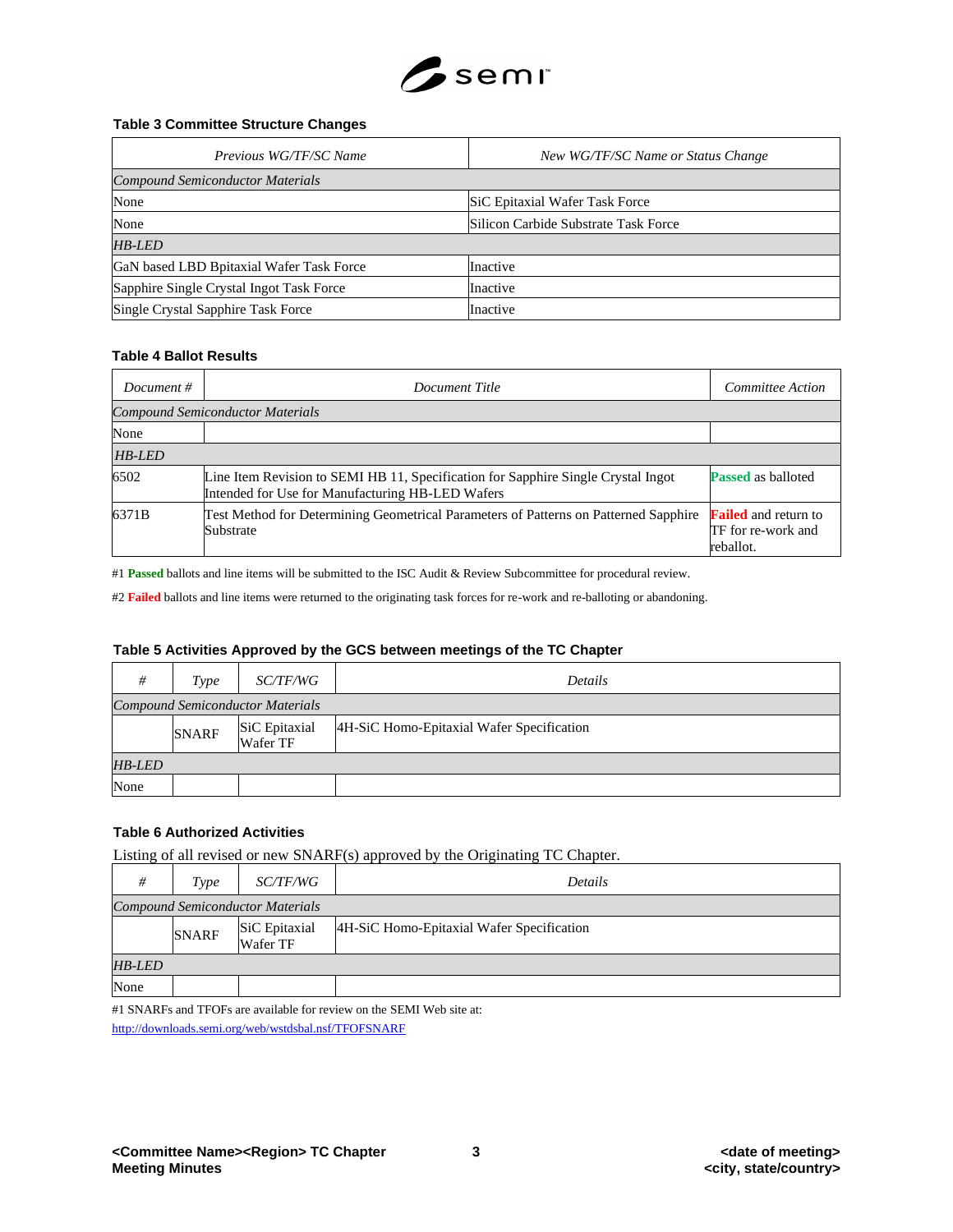

### **Table 7 Authorized Ballots**

| #                                       | When                    | ТF                                                    | <b>Details</b>                                                                                                                                              |
|-----------------------------------------|-------------------------|-------------------------------------------------------|-------------------------------------------------------------------------------------------------------------------------------------------------------------|
| <b>Compound Semiconductor Materials</b> |                         |                                                       |                                                                                                                                                             |
| None                                    |                         |                                                       |                                                                                                                                                             |
| <b>HB-LED</b>                           |                         |                                                       |                                                                                                                                                             |
| 6589                                    | Cycle 9-20 HB-LED<br>21 | or Cycle 1-Equipment<br>Communication<br>Interface TF | Major Revision to SEMI HB4-0913 (Reapproved 0419) Specification of Communication<br>Interfaces for High Brightness Led Manufacturing Equipment (HB-LED ECI) |

## **Table 8 SNARF(s) Granted a One-Year Extension**

| #      | TF                                      | Title | <b>Expiration Date</b> |
|--------|-----------------------------------------|-------|------------------------|
|        | <b>Compound Semiconductor Materials</b> |       |                        |
| None   |                                         |       |                        |
| HB-LED |                                         |       |                        |
| None   |                                         |       |                        |

# **Table 9 SNARF(s) Abolished**

|               | ТF                                      | Title                                                                |  |  |
|---------------|-----------------------------------------|----------------------------------------------------------------------|--|--|
|               | <b>Compound Semiconductor Materials</b> |                                                                      |  |  |
| None          |                                         |                                                                      |  |  |
| <b>HB-LED</b> |                                         |                                                                      |  |  |
| 5629          | Single Crystal<br>Sapphire TF           | Guide for Identification Defects on Bare Surfaces of Sapphire Wafers |  |  |

#### **Table 10 Standard(s) to receive Inactive Status**

| <b>Standard Designation</b>             | Title |  |
|-----------------------------------------|-------|--|
| <b>Compound Semiconductor Materials</b> |       |  |
| None                                    |       |  |
| <b>HB-LED</b>                           |       |  |
| None                                    |       |  |

# **Table 11 New Action Items**

| Item $#$      | Assigned to                             | <b>Details</b>                                          |  |
|---------------|-----------------------------------------|---------------------------------------------------------|--|
|               | <b>Compound Semiconductor Materials</b> |                                                         |  |
|               |                                         | SiC Substrate TF Do more investigation on SiC Substrate |  |
| <b>HB-LED</b> |                                         |                                                         |  |
| None          |                                         |                                                         |  |

# **Table 12 Previous Meeting Action Items**

| Item#                                   | Assigned to | Details |  |
|-----------------------------------------|-------------|---------|--|
| <b>Compound Semiconductor Materials</b> |             |         |  |
| None                                    |             |         |  |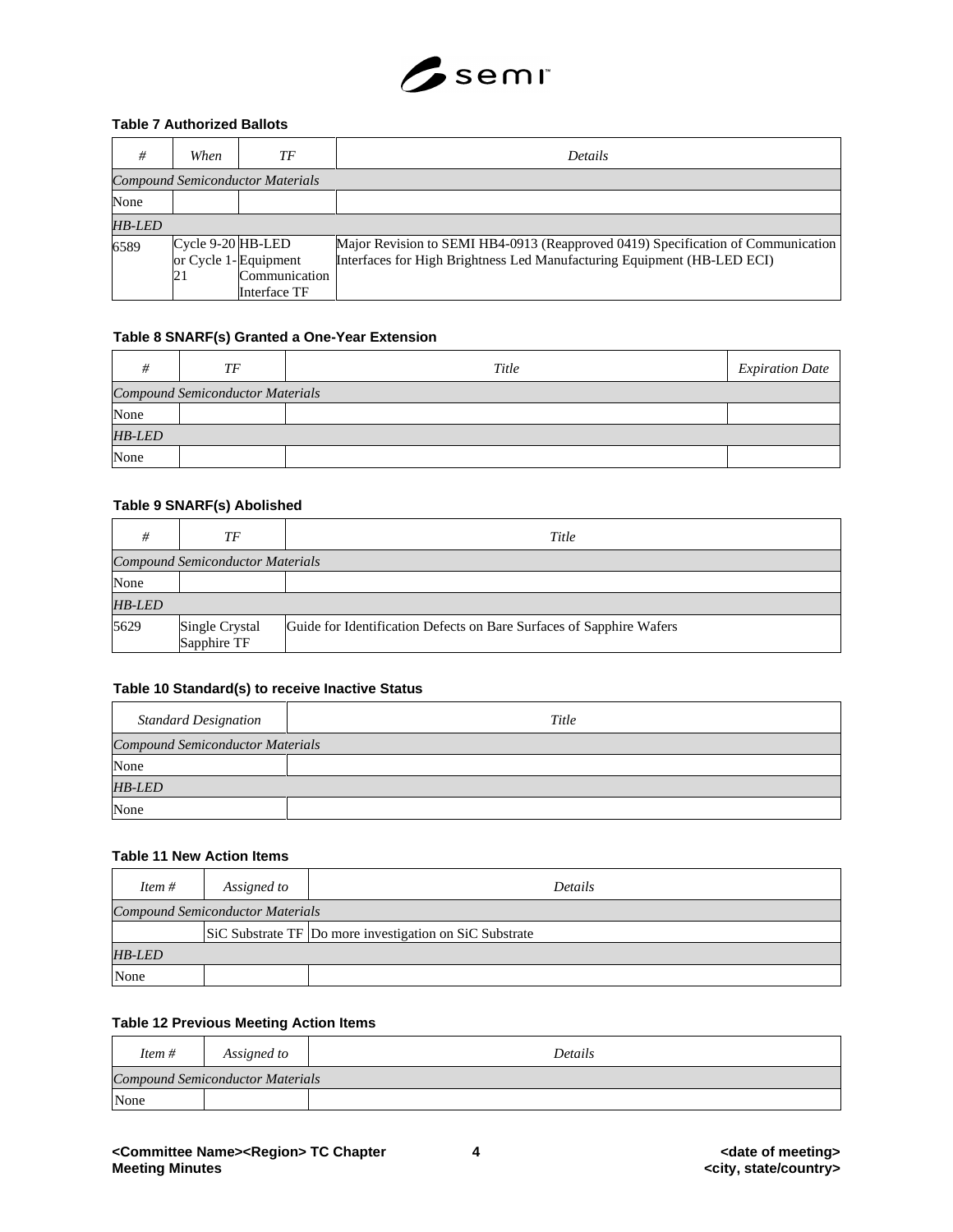

#### **Table 12 Previous Meeting Action Items**

| Item#         | Assigned to | Details |
|---------------|-------------|---------|
| <b>HB-LED</b> |             |         |
| None          |             |         |

#### **1 Welcome, Reminders, and Introductions**

Committee co-chair Jiangbo Wang chaired the meeting and welcomed all attendees. All the attendees introduced themselves. SEMI Staff called the meeting to order at 13:30 PM. The meeting reminders on antitrust issues, intellectual property issues and holding meetings with international attendance were reviewed.

Agenda was reviewed.

**Attachment**: 1 Chinese SEMI Standard Meeting Reminders

### **2 Review of Previous Meeting Minutes**

The TC Chapter reviewed the minutes of the previous meeting.

| <b>Motion:</b>     | To approve the minutes of the previous meeting as written |  |
|--------------------|-----------------------------------------------------------|--|
| $By / 2nd$ :       | Liangwen Wu (SMTC) / Gonglei Zhang (GHTOT)                |  |
| Discussion:        | <b>None</b>                                               |  |
| Vote:              | 37Y - 0 N, (Total 37 companies.) Motion Passed.           |  |
| <b>Attachment:</b> | 3-1 China HB-LED Fall Meeting Minutes 20190927            |  |

3-2 China CSM Meeting Minutes 20190926

#### **3 Liaison Reports**

3.1 *Compound Semiconductor Materials North America TC Chapter*

Isadora Jin (SEMI) reported for the Compound Semiconductor Materials North America TC Chapter. Of note:

**Action Item**: Next meeting –TBD

- The Co-chair of North America Compound Semiconductor Materials TC is Russ Kremer (Freiberger Compound Materials) and Jim Oliver (Northrop Grumman).
- Ballot Results
	- ➢ None
- Task Force Updates
	- ➢ Silicon Carbide TF
		- liaison with Europe TC Chapter
- Abolished SNARF(s)
	- ➢ None
- 5 year review
	- ➢ M86-0915 Specification for Polished Monocrystalline C-Plane Gallium Nitride Wafers
		- Discussion for possible revision to specs for  $3''$  and  $4''$  wafer size
- Other Interested Task Force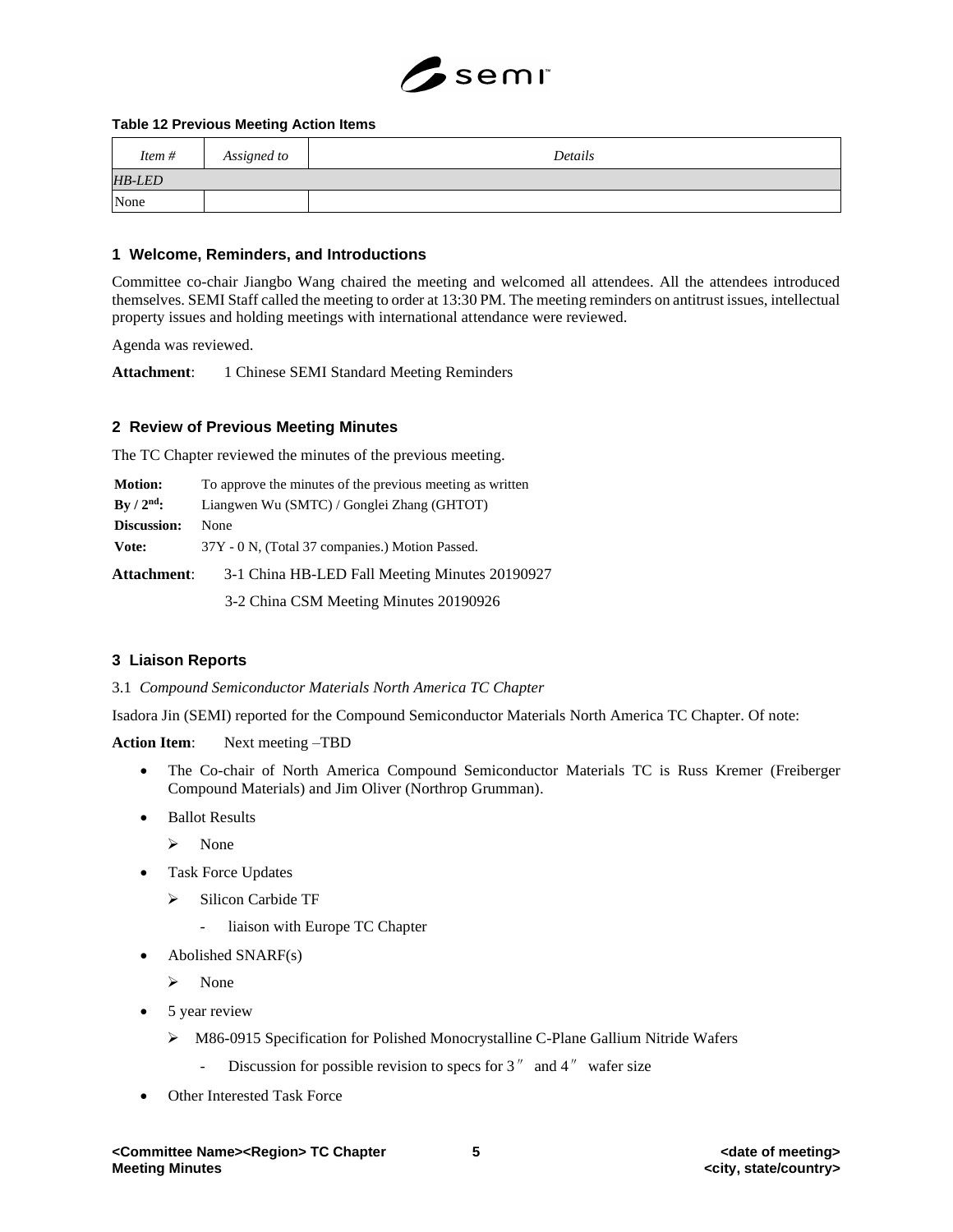

- ➢ 5 year review TF under the Traceability NA TC Chapter
	- Issued ballot 6604, Line Item Revision to SEMI T5-1214: Specification for Alphanumeric Marking of Round Compound Semiconductor Wafers
		- To include 200 mm wafer for Silicon Carbide
	- Ballot adjudication pending

**Attachment**: 5 CSM NA TC Liaison report 08142020

*3.2 Compound Semiconductor Materials Europe TC Chapter*

Isadora Jin (SEMI) reported for the Compound Semiconductor Materials Europe TC Chapter. Of note:

**Action Item**: Next meeting –SEMICON Europa. Munich Germany, November 10-13, 2020

- The Co-chair of Europe Compound Semiconductor Materials TC is Arnd Weber (SiCrystal).
- Authorized Activities
	- ➢ Drafting Doc. 6615, Revision of M55-0817 Specification for Polished Monocrystalline Silicon Carbide Wafers is published.
		- To include 200 mm wafer for Silicon Carbide
	- ➢ New Standard: Test Method For Contactless Resistivity Measurement Of Semi-insulating Semiconductors
		- Approved and published as SEMI M87-0116
- Ballot Results
	- ➢ Doc. 6474, Revision to SEMI M82-0813: Test Method for the Carbon Acceptor Concentration in Semi-Insulating Gallium Arsenide Single Crystals by Infrared Absorption Spectroscopy. Passed as balloted.
	- ➢ Doc. 6546, Revision to SEMI M83-0913: Test Method For Determination Of Dislocation Etch Pit Density In Monocrystals Of III-V Compound Semiconductors. Passed as balloted.
- Authorized Ballot
	- ➢ None
- Abolished SNARF(s)
	- ➢ None
- 5 year review
	- ➢ None

**Attachment**: 6 EU CSM TC Chapter Liaison report August 2020 v1

- 3.3 *Compound Semiconductor Materials Japan TC Chapter*
	- ➢ *None*
- 3.4 *Compound Semiconductor Materials Taiwan TC Chapter*
	- ➢ None
- 3.5 *SEMI Staff Report*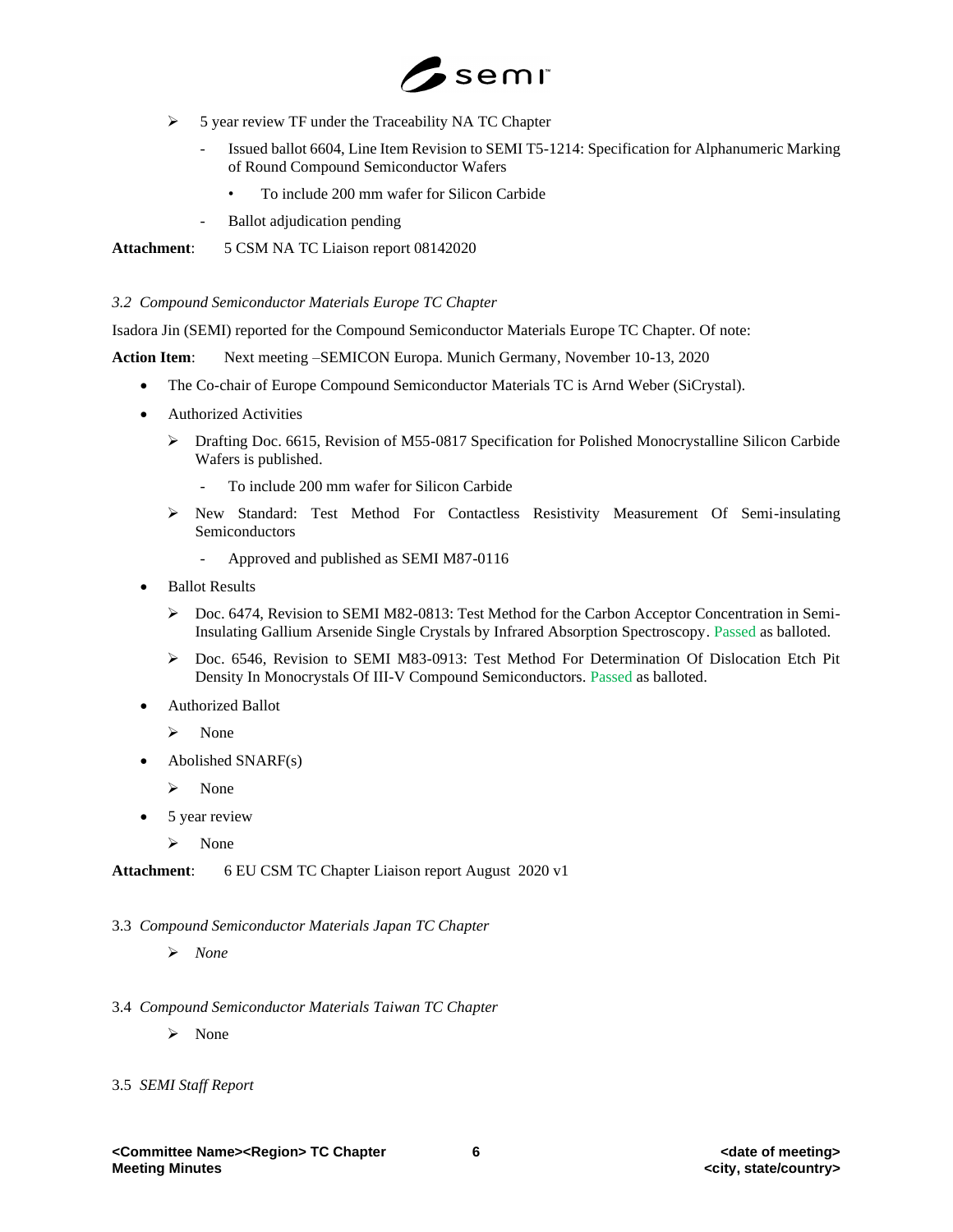

Isadora Jin (SEMI) gave the SEMI Staff Report. Of note:

## **Action Item:**

- SEMI International Standards Overview
- 2020 Critical Dates for SEMI Standards Ballots
- A&R SC Membership Update
- NARSC Members
- Organization Chart for China HB-LED Committee
- Organization Chart for Global Compound Semiconductor Materials Committee
- SNARF Abolished
- Inactive Task Force
- EHS Information

| <b>Motion:</b>                       | Zhehua Yan (AURORA) moved that the committee approve 5629 to be abolished. |  |
|--------------------------------------|----------------------------------------------------------------------------|--|
| $\rm\,By\,$ / $\rm 2^{nd}\mathbf{:}$ | Zhehua Yan (AURORA)/Min Lu (IAWBS)                                         |  |
| Discussion:                          | None                                                                       |  |
| Vote:                                | 32Y - 0 N, (Total 37 companies.) Motion Passed.                            |  |

**Attachment:** 4 SEMI Staff Report 20200928

# **4 Ballot Review**

NOTE 1: TC Chapter adjudication on ballots reviewed is detailed in the Audits & Review (A&R) Subcommittee Forms for procedural review. The A&R forms are available as attachments to these minutes. The attachment number for each balloted document is provided under each ballot review section below.

4.1 Document 6371B, New Standard: Test Method for Determining Geometrical Parameters of Patterns on Patterned Sapphire Substrate

| <b>Motion:</b>     | Jianzhe Liu (BST) moved that this Document return to the Task Force for rework.                                                                                            |  |
|--------------------|----------------------------------------------------------------------------------------------------------------------------------------------------------------------------|--|
| By $/ 2nd$ :       | Jianzhe Liu (BST) / Yang Gan (HIT)                                                                                                                                         |  |
| Discussion:        | Tiezhong Ma (AK OPTICS): Different test methods with different kinds of light. "Power" is more useful to<br>describe than "energy".                                        |  |
|                    | Yang Gan (HIT): There is no detail about this test method.                                                                                                                 |  |
|                    | Jiangbo Wang (HC SEMITEK): Whether the description is not clear? This is not a Method but a kind of pattern.<br>Method should be a particular scientific way of doing sth. |  |
|                    | Shunfeng Li (GUSULAB): Agree with the description is more like a pattern. No big difference ambiguity in<br>Chinese, but means different things in English.                |  |
|                    | Min Lu (IAWBS): The figure just show the position for test, it just a diagrammatic sketch of test position. As a<br>test method, it is not clear and specific enough.      |  |
|                    | Jiangbo Wang (HC SEMITEK): The committee proposes that accept this comment.                                                                                                |  |
|                    | Jianzhe Liu (BST): Inch and millimeter were used in the two SEMI standards.                                                                                                |  |
|                    | Min Lu (IAWBS): The text should show the related document information.                                                                                                     |  |
|                    | Gan Feng (Epiworld): We say 4-inch, 6-inch for communication, but the specification unit of a wafer is in<br>millimeters.                                                  |  |
| Vote:              | 31 in favor and 0 opposed. (Total 37 companies, 0 companies abstain.)                                                                                                      |  |
| <b>Attachment:</b> | 9 200928 6371B                                                                                                                                                             |  |

**<Committee Name><Region> TC Chapter 7 <date of meeting>**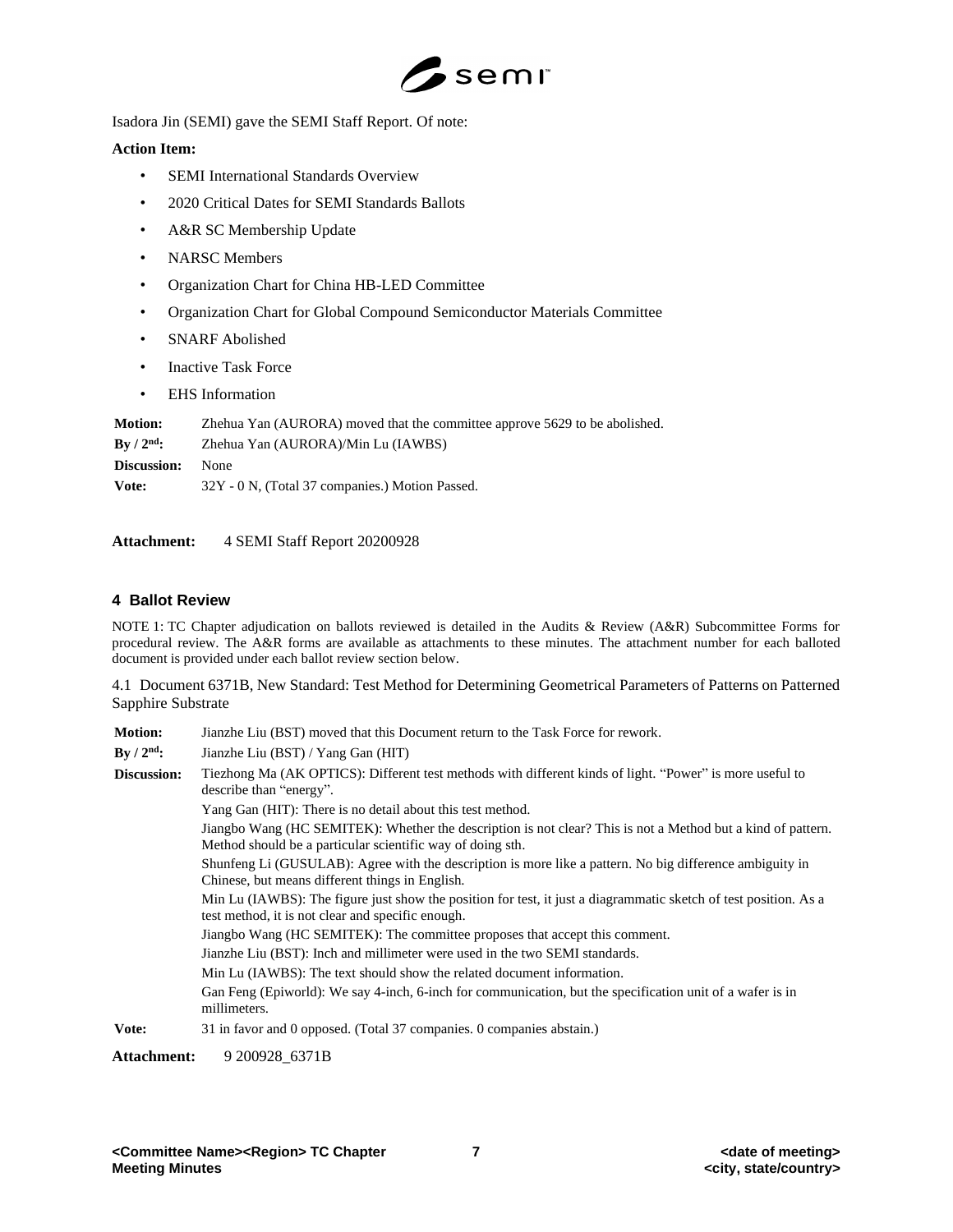

4.2 Document 6502, Line Item Revision to SEMI HB11-0819: Specification for Sapphire Single Crystal Ingot Intended for Use for Manufacturing HB-LED Wafers

**Motion:** Zhehua Yan (AURORA) moved that this document passed TC Chapter review as balloted and will be forwarded to the ISC A&R SC for procedural review.

**By / 2nd:** Zhehua Yan (AURORA) / Liangwen Wu (SMTC)

**Discussion:** None

**Vote:** 37 in favor and 0 opposed. (Total 37 companies.) Motion Passed as balloted.

**Attachment:** 10 Ballot report 6502

### **5 Subcommittee and Task Force Reports**

5.1 *Pattern Sapphire Substrate Task Force*

Jianzhe Liu (BST) reported for Pattern Sapphire Substrate Task Force. This report contained information on:

#### **Action Item:**

- Introduced the task force's leaders and members.
- Working on
	- ➢ Doc 6371B, New Standard: Test Method for Determining Geometrical Parameters of Patterns on Patterned Sapphire Substrate

**Attachment:** 7 SEMI HB-LED PSS Task Force Report 20200928

#### 5.2 *HB-LED Equipment Communication Interface Task Force*

Ye Tian (AMEC) reported for the HB-LED Equipment Communication Interface Task Force. This report contained information on:

#### **Action Item:**

- Introduced the task force's leaders and members.
- Documents in work:
	- ➢ Doc. 6589, Revision to SEMI HB4-0913 (Reapproved 0419) Specification of Communication Interfaces for High Brightness Led Manufacturing Equipment (HB-LED ECI)

**Attachment:** 8 SEMI HB-LED CommunicationTF\_Report

## **6 Old Business**

6.1 *Refer to Table 12 Previous Meeting Action Items*

#### **7 New Business**

7.1 *Requests for ballots in Cycle 9-2020 or Cycle 1-2021*

7.1.1 Doc. 6589, Major Revision to SEMI HB4-0913 (Reapproved 0419) Specification of Communication Interfaces for High Brightness Led Manufacturing Equipment (HB-LED ECI)

**Motion:** Han Cao (AMEC) moved that the committee approve Document 6589 for Letter Ballot in Cycle 9-2020 or Cycle 1-2021.

**By / 2nd:** Han Cao (AMEC) / Mingde Wei (TIANLI) **Discussion:** None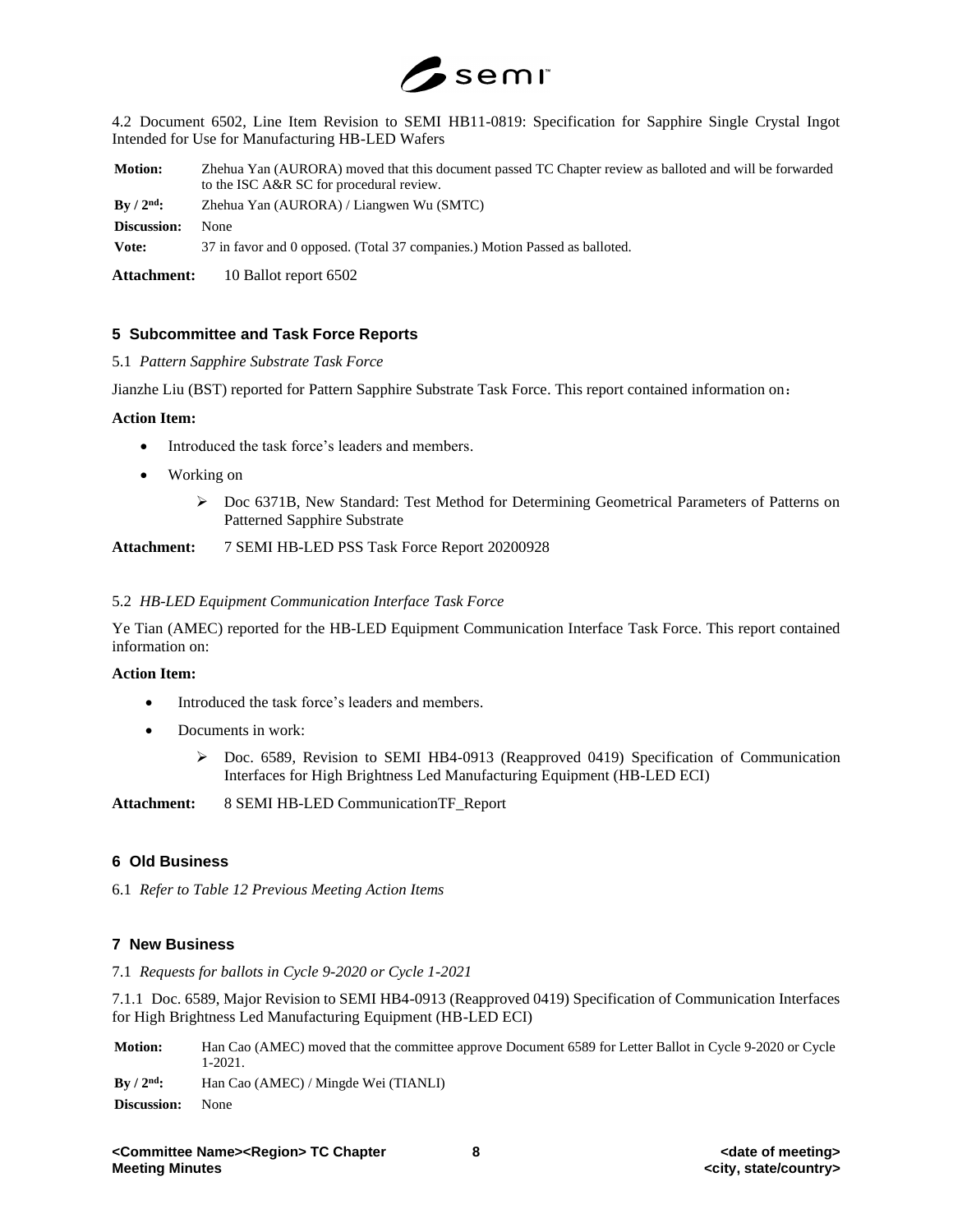

**Vote:** 28 in favor and 0 opposed. (Total 35 companies. 7companies abstain.) Motion Passed as balloted.

**Attachment:** 11 SEMI\_Doc 6589\_Ballot\_Report

# 7.2 *New TFOFs*

7.2.1 New Task Force: SiC Epitaxial Wafer Task Force

| <b>Motion:</b>                 | Gan Feng (Epiworld) moved the Committee to approve the new task force: SiC Epitaxial Wafer Task Force. |  |
|--------------------------------|--------------------------------------------------------------------------------------------------------|--|
| $\rm\,By\,$ / $\rm 2^{nd}\rm:$ | Gan Feng (Epiworld) / Yang Gan (HIT)                                                                   |  |
| Discussion:                    | <b>None</b>                                                                                            |  |
| Vote:                          | 34 in favor and 0 opposed. (Total 34 companies.) Motion Passed.                                        |  |
|                                |                                                                                                        |  |

**Attachment:** 12 SEMI\_SiC Epitaxial Wafer Task Force SiC 外延片工作组

7.2.2 New Task Force: Silicon Carbide Substrate Task Force

| <b>Motion:</b>              | Min Lu (IAWBS) moved the Committee to approve the new task force: Silicon Carbide Substrate Task Force. |
|-----------------------------|---------------------------------------------------------------------------------------------------------|
| $\rm{Bv}$ / $\rm{2^{nd}}$ : | Min Lu (IAWBS) / Gan Feng (Epiworld)                                                                    |
| Discussion:                 | None                                                                                                    |
| Vote:                       | 34 in favor and 0 opposed. (Total 34 companies.) Motion Passed.                                         |
| Attachment:                 | 14 SEMI_Silicon carbide substrate Task Force_Report 碳化硅衬底工作组                                            |

### 7.3 *New SNARFs*

7.3.1 SNARF, New Activity: 4H-SiC Homo-Epitaxial Wafer Specification

| <b>Motion:</b>              | Gan Feng (Epiworld) moved that the committee approve the the new activity: 4H-SiC Homo-Epitaxial Wafer<br>Specification |  |
|-----------------------------|-------------------------------------------------------------------------------------------------------------------------|--|
| $\rm{Bv}$ / $\rm{2^{nd}}$ : | Gan Feng (Epiworld) / Min Lu (IAWBS)                                                                                    |  |
| Discussion:                 | None                                                                                                                    |  |
| Vote:                       | 32 in favor and 0 opposed. (Total 32 companies.) Motion passed.                                                         |  |
| Attachment:                 | 13 SNARF_4H-SiC homo-epitaxial wafer Specification                                                                      |  |

7.3.2 SNARF, New Activity: Nondestructive Test Method for Micropipe Density of Polished Monocrystalline Silicon Carbide Wafer

| <b>Motion:</b>     | Min Lu (IAWBS) moved that the committee approve the the new activity: Nondestructive Test Method for |  |
|--------------------|------------------------------------------------------------------------------------------------------|--|
|                    | Micropipe Density of Polished Monocrystalline Silicon Carbide Wafer                                  |  |
| $\rm{By}/2^{nd}$ : | Min Lu $(IAWBS) /$                                                                                   |  |
| Discussion:        | Yang Gan (HIT): Whether the word "Nondestructive" is suitable or not?                                |  |
|                    | Yang Gan (HIT): It is better to do more investigation on substrate.                                  |  |
| Vote:              | 6 in favor and 26 opposed. (Total 32 companies.) Motion failed.                                      |  |

**Attachment:** 15 SNARF-Nondestructive Method for Micropipe Density of Polished Monocrystalline Silicon Carbide Wafer-rev

#### 7.4 *Five-Year-Review*

➢ None